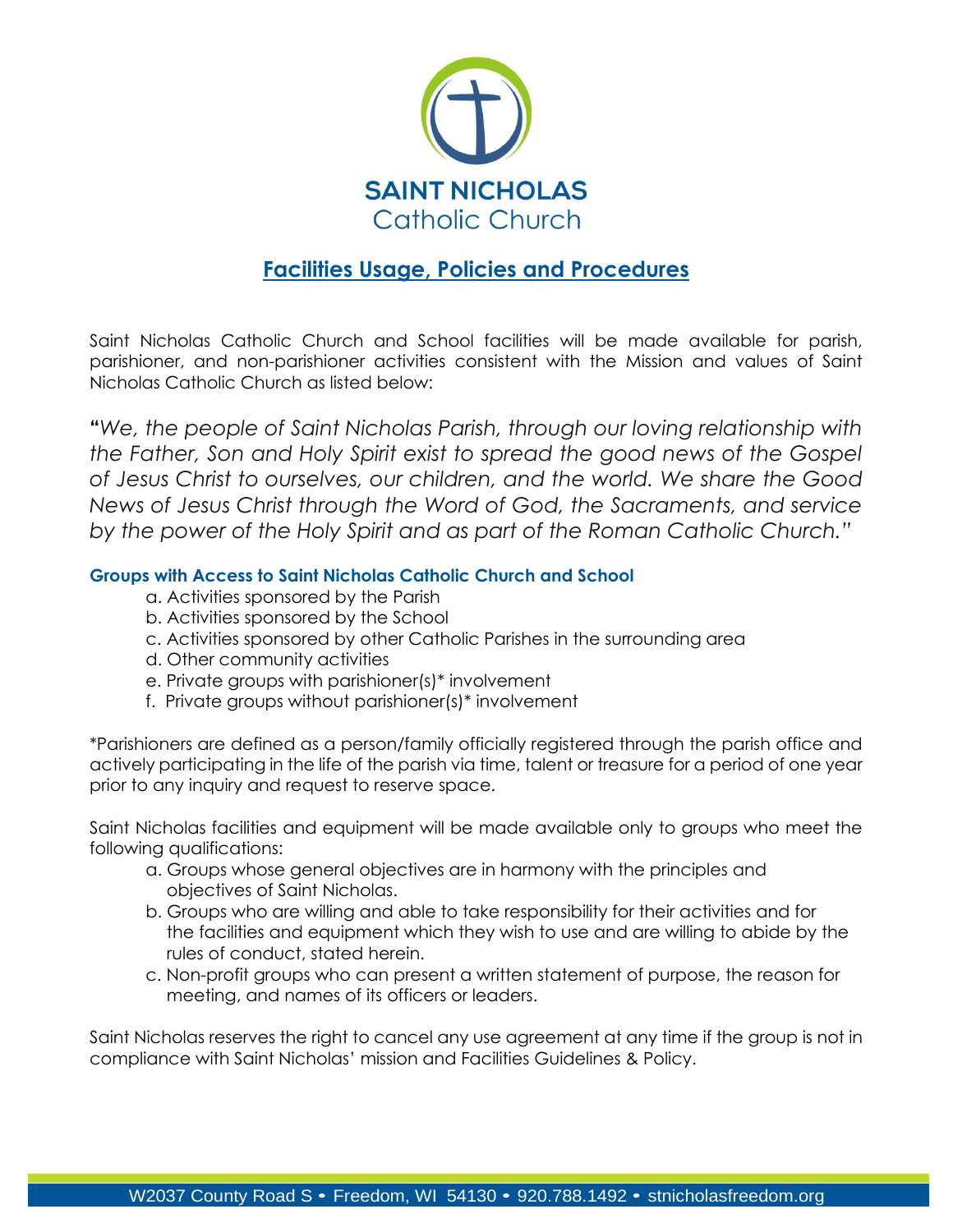

## **Operations**

#### **1. Scheduling of Meetings or Events**

Meeting or event scheduling will be handled through the Parish Office by the Parish Secretary. Normal Office hours are 8:00 am – 4:00 pm Monday through Thursday; hours vary around holidays.

## **2. Facilities Guidelines & Rental Agreement**

Upon request to schedule an event, a copy of the Facilities Guidelines & Rental Agreement will be given or sent by Saint Nicholas to the requesting group. Within 10 business days, the Rental Agreement, security deposit, payment, and Certificate of Liability Insurance or Proof of Insurance must be completed, signed, and returned to Saint Nicholas. If these are not received within 10 business days, your reservation will be cancelled.

#### **3. Security Deposit**

A refundable security deposit in the amount of \$100 is due within 10 business days of reservation confirmation regardless of facility(ies) reserved. The security deposit check will be held until after the event and returned if not needed. Damage to the property will result in forfeiture of the security deposit (minimum of \$100) or the actual cost of the repair, whichever is greater net of the security deposit.

\*Additional fee of \$50 will be charged to non-parishioner events.

#### **4. Insurance**

There are risks connected with activities. Saint Nicholas Catholic Church and School is not responsible for injury to participants or group attendees. This includes suits and demands whatsoever in law or in equity.

Saint Nicholas requests the facility user to provide the parish/school with a **certificate of insurance documenting general liability coverage in the amount of \$1,000,000 per occurrence.** This Certificate of insurance **must name Saint Nicholas Catholic Church and School and the Diocese of Green Bay as an "Additional Insured."** It is not adequate to obtain a certificate of insurance, which it only names Saint Nicholas Church and School as a "certificate holder." \*Facility user may provide signature on rental agreement verifying that they carry homeowners/renters liability insurance coverage, and provide name of insurance company, in place of certificate of insurance.

In certain situations, as outlined by the Diocese of Green Bay, an Adult Hold Harmless/Indemnity Agreement must also be signed.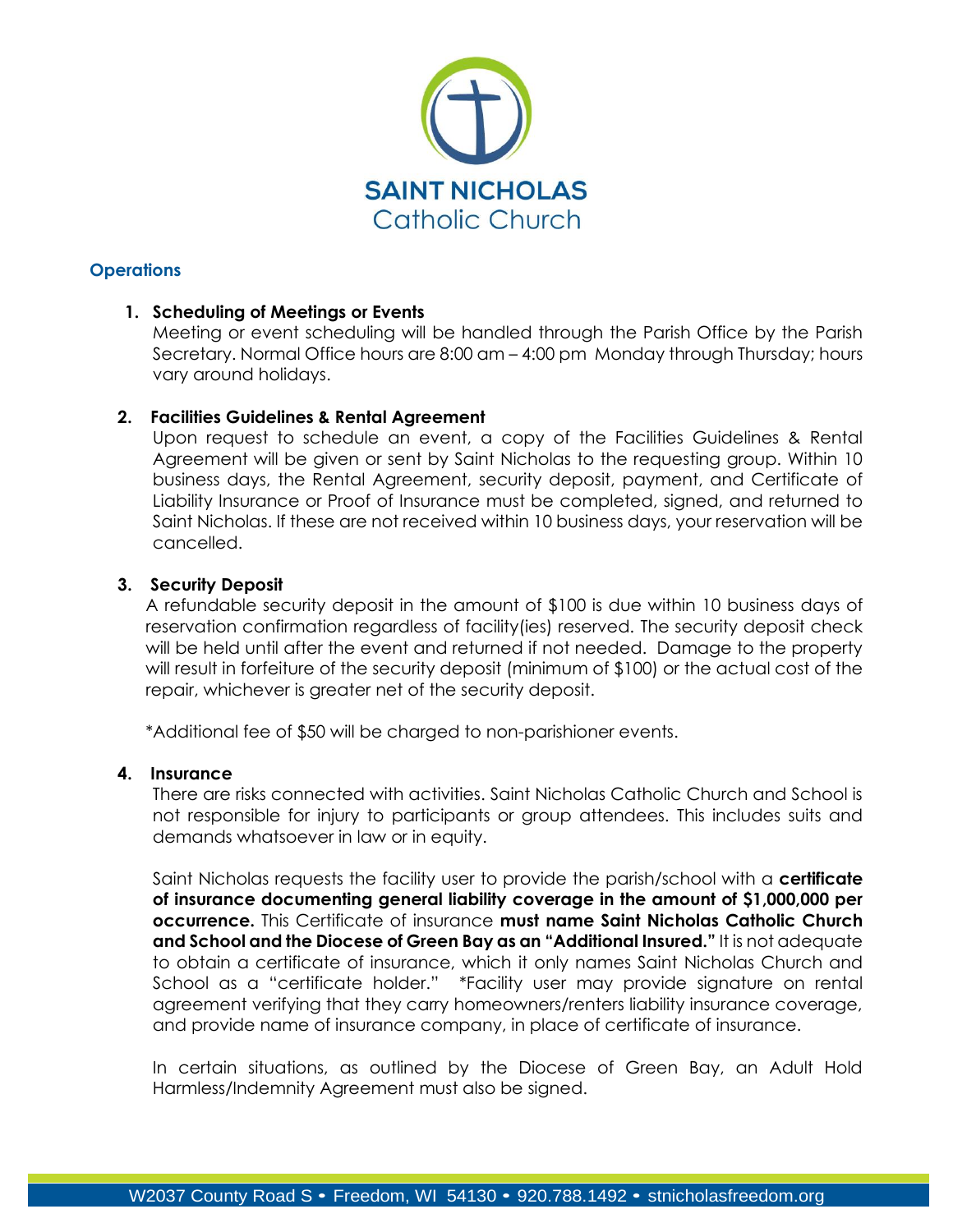

## **5. Cancellation Policy**

Cancellations should be called into the Parish Office at 920-788-1492 at least 48 hours in advance. A cancellation fee of 25% of the original rental fee may be collected. Security Deposits and Rental Payments will be returned, less any cancellation fee.

#### **General Facility Guidelines and Rules**

#### **1. Access to Facilities**

- a. Groups are restricted to only those areas of the building and grounds it has reserved. Children must be under adult supervision at all times! They are not allowed to run through the building or enter areas not reserved for a specific event. Evidence of usage including video surveillance footage or other evidence of non-reserved areas will forfeit your security deposit.
- b. Designated doors will be programmed to unlock and lock at your designated reservation times. These times will be confirmed in the rental agreement.
- c. Groups with involvement under the age of 21 must have a responsible party (21 years of age or over) present at all times to supervise the activity. When a group of minors exceeds 25 people, additional supervisors (21 or order) must be provided in the ratio of no less than 1 to 25. The younger the minor, the greater the supervision required.

#### **2. Set-Up**

- a. Parish equipment, tables, and chairs, etc. are available only on request. Audiovisual room will remain locked unless arrangements are made beforehand.
- b. Any table/chair setup and cleanup are the responsibility of the reserving group.
- c. Furnishings and equipment shall not be moved from one reserved space to another without prior approval. If approved, all should be returned to its proper place.
- d. Posters, decorations, etc. shall not be attached to walls or ceilings without prior approval. **Do not** use nails, screws, tape, or permanent hardware on any building walls.

# **3. General Rules**

- a. Each group and its sponsor are to ensure proper behavior and conduct is maintained during the use of our facilities. Any person(s) of a group who persist(s) in an activity that is not permitted will be asked to leave the facility and your security deposit will be forfeited.
- b. A responsible adult 21 years or older must supervise children at all times on Saint Nicholas premise. No open or walk-in usage allowed for insurance and security reasons.
- c. Smoking is **prohibited** on St. Nicholas property.
- d. There shall be no illegal drugs allowed in the buildings or on the grounds.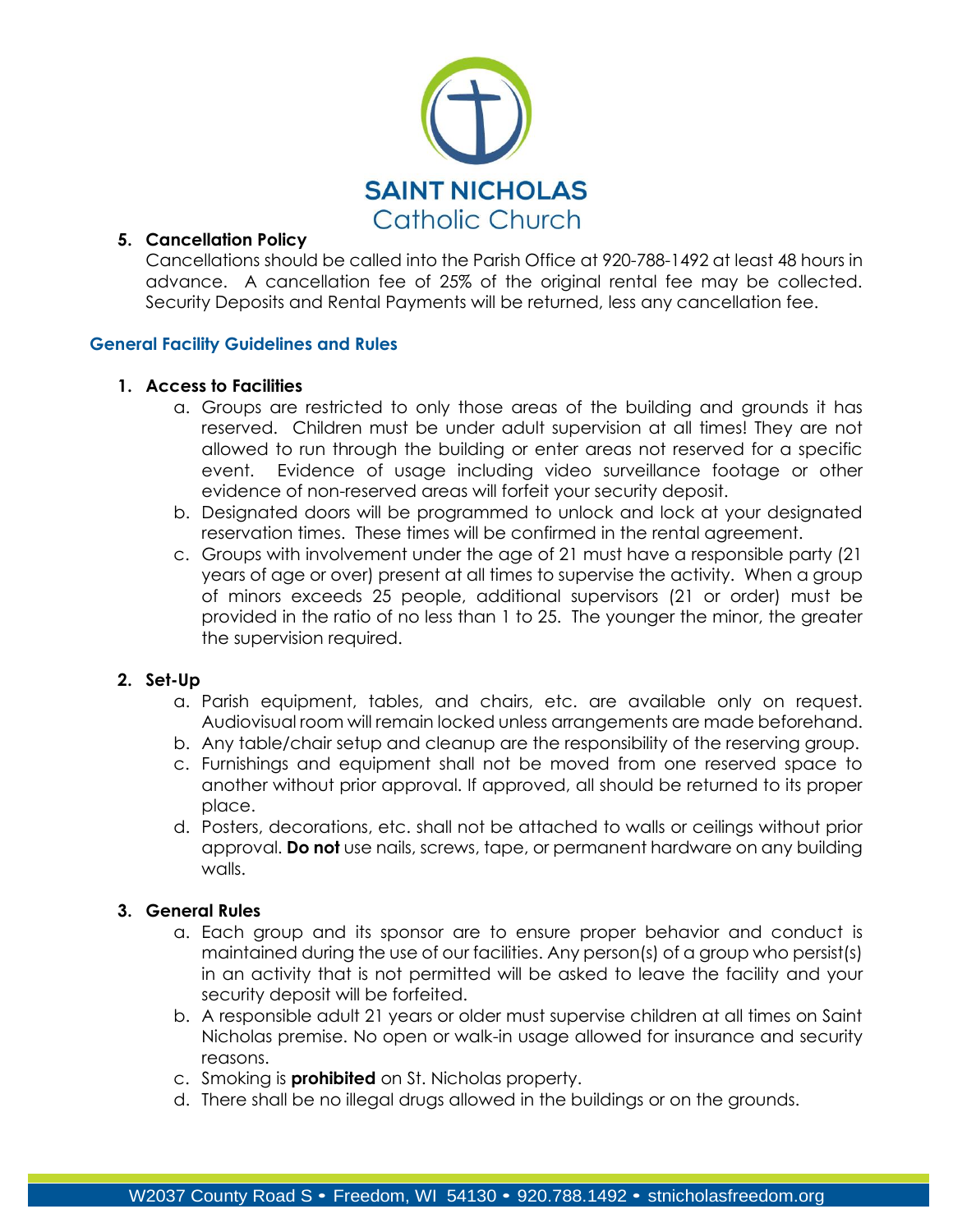

- e. There shall be no alcoholic beverages allowed in the buildings or on the grounds by outside organizations.
- f. Food and beverages will not be allowed anywhere other than the Kitchens, Fellowship Hall and Parish Hall without specific prior approval of the Business Manager.
- g. Cleanup, sweeping, mopping, putting trash in the dumpster, etc. are the responsibility of any group reserving facilities. If necessary, the renter will be billed at the rate of \$20.00 per hour for any work done to restore facility to original condition.
- h. There shall be no furnishings of any kind removed from the building without permission.
- i. Saint Nicholas will not be responsible for the loss or theft of any personal property. Personal items are the sole responsibility of the owner.
- j. Use of the Saint Nicholas facilities does not imply endorsement or sponsorship of an event in anyway by Saint Nicholas Church and School.
- k. Saint Nicholas may not allow rental or use of our facility to any for-profit group intending to make money during an event at our facility.
- l. Saint Nicholas does not allow any political campaigning activity on its premises.
- m. Saint Nicholas reserves the right to have a representative present at any event held on Saint Nicholas property.

#### **4. Kitchen Facility Rules**

- a. The Serving Kitchen in the Fellowship Hall is designed mainly for warming and serving purposes. Major food preparation should be done off premises. Refrigerator, stove, and sink must be left clean.
- b. The Kitchen in the Parish Hall is to be used as a serving kitchen. Professional caterers are encouraged to prepare food off premises. Refrigerator, stove, and sink must be left clean.
- c. All items in refrigerators and pantries are property of Saint Nicholas and are not for general use.
- d. Lessee must provide all paper products; items in cupboards, pantries and refrigerators are not for general use.
- e. Dispose of all leftovers; please do not leave any items brought to Saint Nicholas in the refrigerator.
- f. Any equipment or appliances used must be washed and returned to proper place and condition.
- g. Turn off the stove and all other appliances.
- h. Wipe off counters, range tops, ovens and microwaves if used.
- i. Clean sink of all debris.
- j. Vacuum carpeted and hard-surface floors; wipe up all spills.
- k. Recycling is encouraged; please remove all recyclables to the recycling dumpster.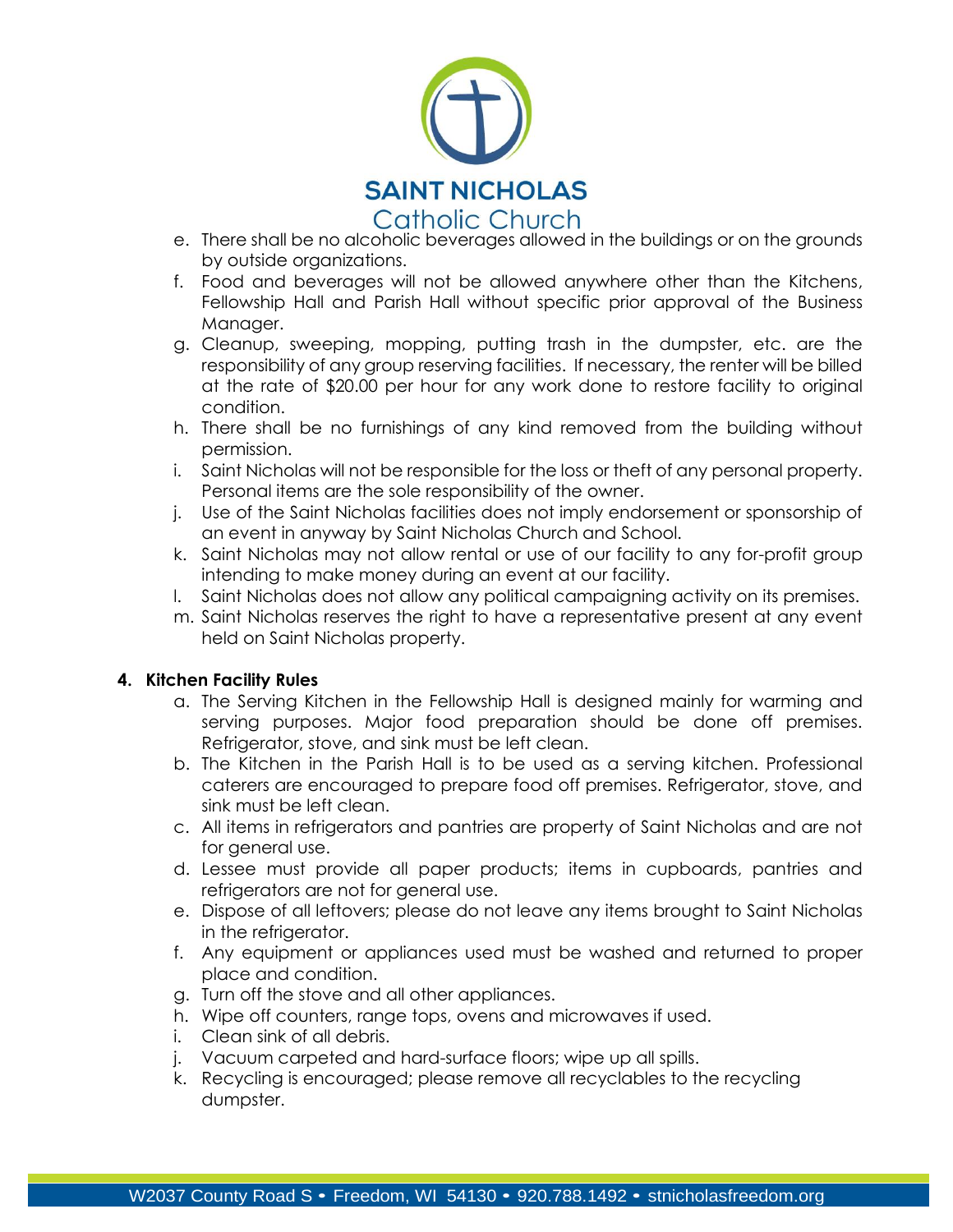

- l. Remove all trash to garbage dumpster.
- m. Turn off lights and close the kitchen the door when you leave.

#### **5. Gym Facility Rules**

- a. When scheduling, please request use of gym equipment if needed. No equipment may be used if not given prior authorization.
- b. Only proper court shoes are allowed in the gym for participants in gym activities, excluding spectators.
- c. **No food or drink allowed in the gym**.
- d. Thermostats Temperature in gym is pre-set according to pre-arranged gym use. Do **NOT** adjust temperature controls!
- e. Dunking the basketball is prohibited on all rims. Hanging on rims, nets or basket supports is prohibited.
- f. For basketball, if the basket is lowered, it needs to be brought back up to ten feet at the conclusion of the session. Directions for usage will be provided when applicable.
- g. Playing or climbing is not allowed on the bleachers.
- h. **No softballs, baseballs or bats may be used in the gym**.
- i. Gym floor must be "mop-swept" (dry mopped) both before and after every use and dirt disposed of in waste container.
- j. Turn OFF all gym lights when leaving.
- k. Gym occupancy capacity is 299.
- l. Bleacher capacity is 20 per bleacher.

# **6. Equipment/Furnishing/Supplies Rules**

- a. Parish owned equipment (tables, table coverings, chairs, audio visuals, kitchen equipment which includes utensils, pots, plates, punch bowls, coffee pots, etc.) shall not be taken from the church for any personal use.
- b. In the event of damaged or broken furniture or equipment, replacement in kind will be required by the group using the facility.
- c. If Saint Nicholas' audio-visual equipment is to be used for non-parish sponsored events, a parish staff member is required to run the equipment. There is a minimum \$100 fee, depending on the services required.

# 7. **Clean-Up**

- a. All groups using the facility shall be responsible for cleaning up the space used.
- b. Any group using a room must return table and chairs and all fixtures to their original position after use.
- c. The space shall be left clean, all trash or garbage shall be disposed of in the dumpster and all recyclables to the recycling dumpster.
- d. All cleaning supplies must be returned to their original places, and all mops must be thoroughly rinsed and stored properly.